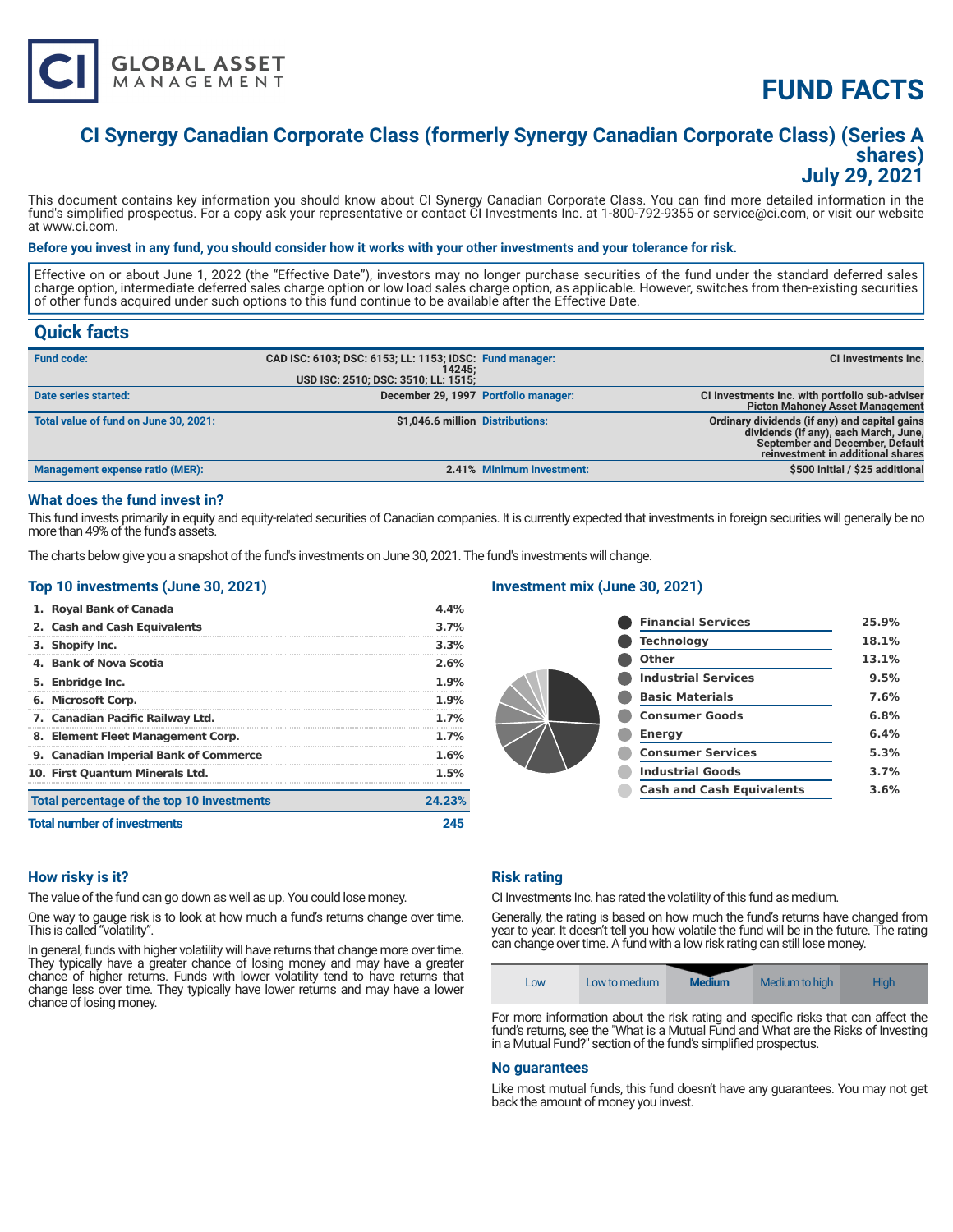## **CI Synergy Canadian Corporate Class (formerly Synergy Canadian Corporate Class) (Series A shares)**

#### **How has the fund performed?**

This section tells you how Series A securities of the fund have performed over the past 10 calendar years. Returns are after expenses have been deducted. These expenses reduce the fund's returns.

#### **Year-by-year returns**

This chart shows how Series A securities of the fund performed in each of the past 10 calendar years. This fund series dropped in value in 2 of the last 10 calendar years. The range of returns and change from year to year can help you assess how risky the fund has been in the past. It does not tell you how the fund will perform in the future.



#### **Best and worst 3-month returns**

This table shows the best and worst returns for Series A securities of the fund in a 3- month period over the past 10 calendar years. The best and worst 3-month returns could be higher or lower in the future. Consider how much of a loss you could afford to take in a short period of time.

|                     | <b>Return</b> | 3 months ending | If you invested \$1,000 at the beginning of the period |
|---------------------|---------------|-----------------|--------------------------------------------------------|
| <b>Best return</b>  | 17.2%         | June 30. 2020   | Your investment would be \$1,172.                      |
| <b>Worst return</b> | $-19.0\%$     | March 31, 2020  | Vour investment would be \$810.                        |

#### **Average return**

As at June 30, 2021, a person who invested \$1,000 in this series of units of the fund 10 years ago now has \$2,089. This works out to an annual compound return of 7.6%.

### **Who is this fund for?**

#### **This fund may be suitable for you if you:**

- want a core Canadian equity fund for your portfolio
- $\cdot$  are investing for the medium and/or long term  $\cdot$  can telerate medium risk
- can tolerate medium risk

#### **A word about tax**

In general, you'll have to pay income tax on any money you make on a fund. How much you pay depends on the tax laws of where you live and whether you hold the fund in a registered plan, such as a Registered Retirement Savings Plan or a Tax-Free Savings Account.

Keep in mind that if you hold your fund in a non-registered account, fund distributions are included in your taxable income, whether you get them in cash or have them reinvested.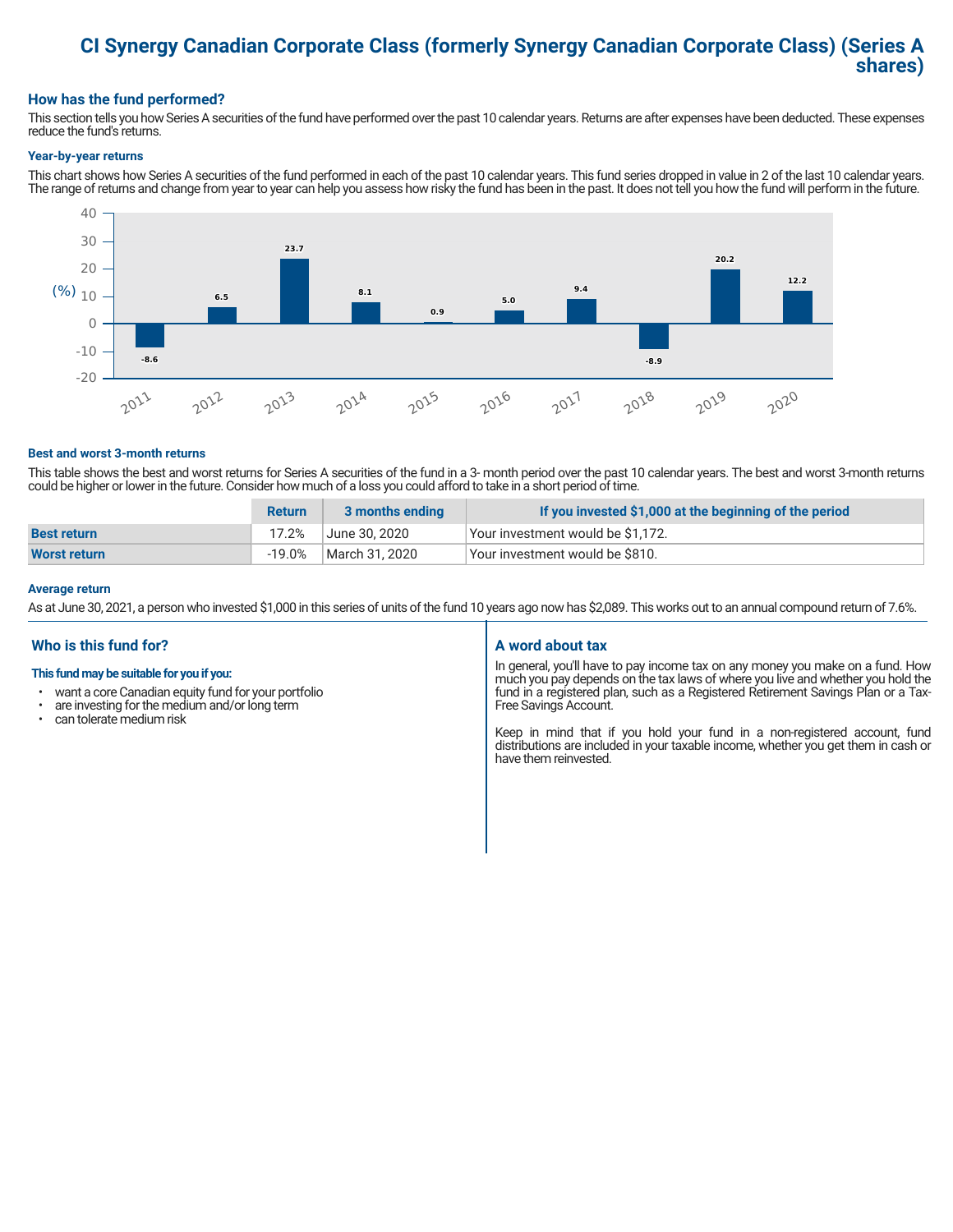# **CI Synergy Canadian Corporate Class (formerly Synergy Canadian Corporate Class) (Series A shares)**

#### **How much does it cost?**

The following tables show the fees and expenses you could pay to buy, own and sell Series A securities of the fund. The fees and expenses — including any commissions — can vary among series of a fund and among funds. Higher commissions can influence representatives to recommend one investment over another. Ask about other funds and investments that may be suitable for you at a lower cost.

#### **1. Sales charges**

You may have to choose a sales charge option when you buy Series A securities of the fund. Ask about pros and cons of each option.

| What you pay                           |                                                     | <b>How it works</b>                                                                                                                                                                                                                                                                                                             |
|----------------------------------------|-----------------------------------------------------|---------------------------------------------------------------------------------------------------------------------------------------------------------------------------------------------------------------------------------------------------------------------------------------------------------------------------------|
| in percent (%)                         | in dollars<br>$(\$)$                                |                                                                                                                                                                                                                                                                                                                                 |
| Initial sales charge                   |                                                     |                                                                                                                                                                                                                                                                                                                                 |
| 0 to 5.0% of the amount you buy        | \$0 to<br>\$50.00 on<br>every<br>\$1,000 you<br>pay | You and your representative decide on the rate.<br>$\bullet$<br>The initial sales charge is deducted from the amount you buy. It goes to your representative's firm as a commission.                                                                                                                                            |
| <b>Standard deferred sales charges</b> |                                                     |                                                                                                                                                                                                                                                                                                                                 |
| If you sell within:                    | \$0 to<br>\$55.00 on                                | The standard deferred sales charge is a set rate and is deducted from the amount you sell based on the initial cost and<br>number of those securities.                                                                                                                                                                          |
| 1 year of buying                       | every<br>5.5%<br>\$1,000 of                         | When you buy the fund, we pay your representative's firm a commission of 5%. Any standard deferred sales charge you pay<br>when you sell the fund goes to us.                                                                                                                                                                   |
| 2 years of buying                      | original<br>5.0%<br>cost you                        | You can sell up to 10% of your securities each year without paying a standard deferred sales charge subject to certain<br>restrictions ("10% free redemption right"). Your 10% free redemption right is reduced by the equivalent number of securities                                                                          |
| 3 years of buying                      | sell<br>5.0%                                        | you would have received if you had reinvested any cash distributions you received during the calendar year. If you exercised<br>your 10% redemption right and redeem your securities before the standard deferred sales charge schedule has expired, your                                                                       |
| 4 years of buying                      | 4.0%                                                | standard deferred sales charge on a full redemption would be the same as if you had not redeemed securities under your<br>10% free redemption right.                                                                                                                                                                            |
| 5 years of buying                      | 4.0%                                                | $\bullet$<br>If you hold the fund in a non-registered account, if applicable, you can ask to receive cash distributions which are not<br>subject to standard deferred sales charges.                                                                                                                                            |
| 6 years of buying                      | 3.0%                                                | You can switch between standard deferred sales charge funds at any time without paying this sales charge. The standard                                                                                                                                                                                                          |
| 7 years of buying                      | 2.0%                                                | deferred sales charge schedule will be based on the date you bought securities of the first fund and the rates and duration<br>of such schedule shall continue to apply.                                                                                                                                                        |
| After 7 years                          | 0.0%                                                | Your securities will be converted into the initial sales charge option after the expiry of the standard deferred sales charge<br>schedule if you qualify for CI Prestige (and if available for your securities) and such securities will participate in CI Prestige.                                                            |
|                                        |                                                     |                                                                                                                                                                                                                                                                                                                                 |
| Intermediate deferred sales charges    |                                                     |                                                                                                                                                                                                                                                                                                                                 |
| If you sell within:                    | \$0 to<br>\$55.00 on<br>every                       | The intermediate deferred sales charge is a set rate and is deducted from the amount you sell based on the initial cost and<br>number of those securities.<br>When you buy the fund, we pay your representative's firm a commission of 4%. Any intermediate deferred sales charge you<br>pay when you sell the fund goes to us. |
| 1 year of buying                       | 5.5%<br>\$1,000 of<br>original                      |                                                                                                                                                                                                                                                                                                                                 |
| 2 years of buying                      | 5.0%<br>cost you                                    | You can sell up to 10% of your securities each year without paying an intermediate deferred sales charge subject to certain<br>restrictions. Your 10% free redemption right is reduced by the equivalent number of securities you would have received if                                                                        |
| 3 years of buying                      | sell<br>4.5%                                        | you had reinvested any cash distributions you received during the calendar year. If you exercised your 10% redemption right<br>and redeem your securities before the intermediate deferred sales charge schedule has expired, your intermediate deferred                                                                        |
| 4 years of buying                      | 4.0%                                                | sales charge on a full redemption would be the same as if you had not redeemed securities under your 10% free redemption<br>riaht.                                                                                                                                                                                              |
| 5 years of buying                      | 3.5%                                                | If you hold the fund in a non-registered account, if applicable, you can ask to receive cash distributions which are not<br>subject to intermediate deferred sales charges.                                                                                                                                                     |
| 6 years of buying                      | 3.0%                                                | You can switch between intermediate deferred sales charge funds at any time without paying this sales charge. The<br>intermediate deferred sales charge schedule will be based on the date you bought securities of the first fund and the rates                                                                                |
| 7 years of buying                      | 1.5%                                                | and duration of such schedule shall continue to apply.<br>Your securities will be converted into the initial sales charge option after the expiry of the intermediate deferred sales                                                                                                                                            |
| After 7 years                          | 0.0%                                                | charge schedule if you qualify for CI Prestige (and if available for your securities) and such securities will participate in CI                                                                                                                                                                                                |
|                                        |                                                     | Prestige.                                                                                                                                                                                                                                                                                                                       |
| Low-load sales charges                 |                                                     |                                                                                                                                                                                                                                                                                                                                 |
| If you sell within:                    | \$0 to<br>\$30.00 on                                | The low-load sales charge is a set rate and is deducted from the amount you sell based on the initial cost and number of<br>those securities.                                                                                                                                                                                   |
| 1 year of buying                       | every<br>3.0%<br>\$1,000 of                         | When you buy the fund, we pay your representative's firm a commission of up to 2.5%. Any low-load sales charge you pay<br>when you sell the fund goes to us.                                                                                                                                                                    |
| 2 years of buying                      | original<br>2.5%<br>cost you                        | If you hold the fund in a non-registered account, if applicable, you can ask to receive cash distributions which are not<br>$\bullet$<br>subject to low-load sales charges.                                                                                                                                                     |
| 3 years of buying                      | sell<br>2.0%                                        | You can switch between low-load sales charge funds at any time without paying this sales charge. The low-load sales<br>charge schedule will be based on the date you bought securities of the first fund and the rates and duration of such                                                                                     |
| After 3 years                          | 0.0%                                                | schedule shall continue to apply.<br>Your securities will be converted into the initial sales charge option after the expiry of the low-load sales charge schedule if                                                                                                                                                           |
|                                        |                                                     | you qualify for CI Prestige (and if available for your securities) and such securities will participate in CI Prestige.                                                                                                                                                                                                         |